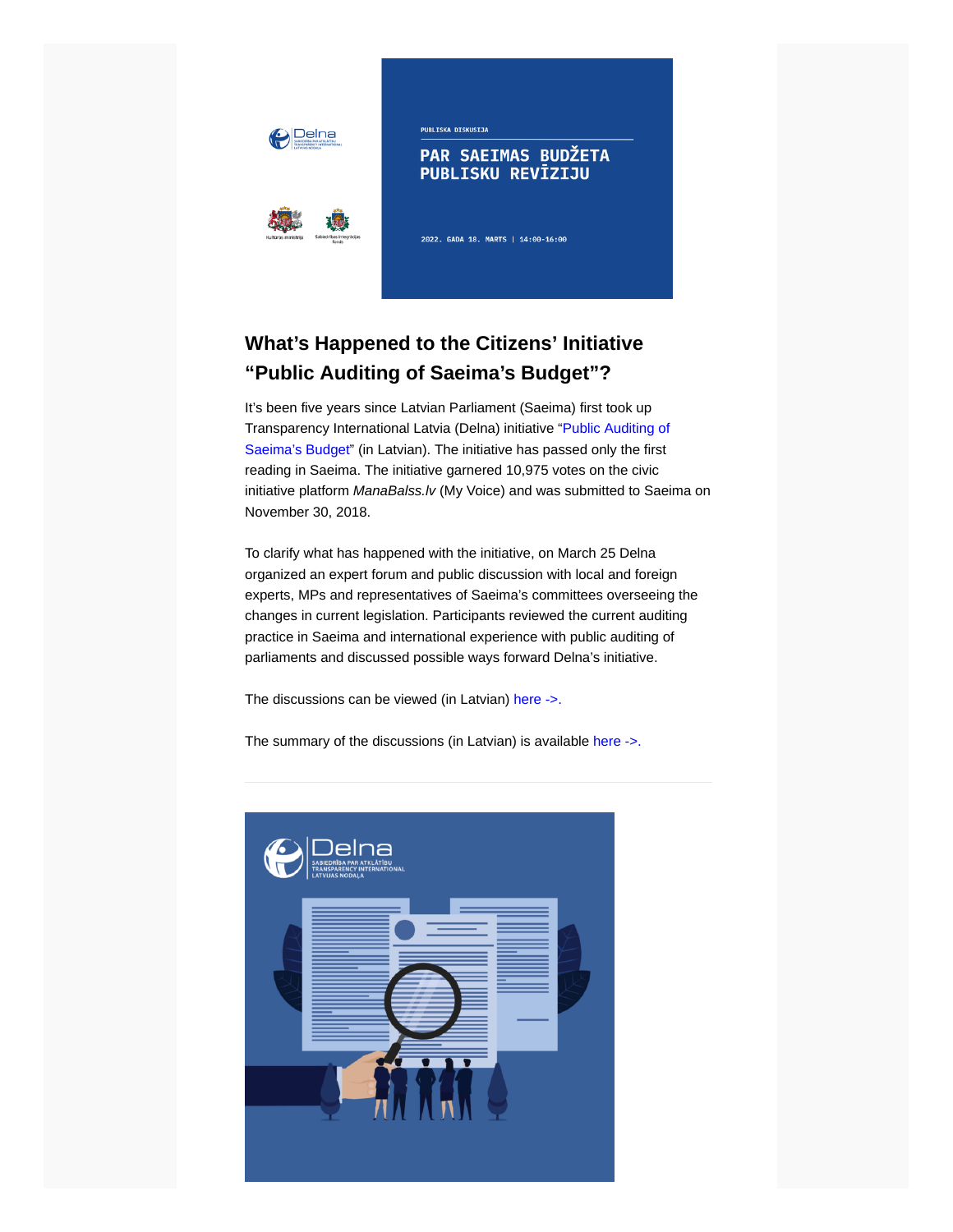#### **Delna's Proposals to the Legislation on Lobbying**

Delna has examined draft legislation on transparency of interest representation (lobbying), which was passed on the first reading in Saeima. Now, prior to the second reading, Delna has submitted its proposals for improving the draft legislation.

Delna has drawn attention to certain features, such as what is understood to be public decisions within the scope of the draft legislation. Delna has pointed out the need to ensure there is a link between the lobbyist register and the publicizing of lobbyist activities, which currently is not defined in the bill. There are also concerns that many features of the new legislation are unclear as planned to be decided by the Cabinet of Ministers.

In preparing these proposals Delna drew upon Transparency International and OECD international standards for regulating lobbying that directs attention on greater transparency and tracking.

Learn more about Delna's proposals (in Latvian) [here->](https://delna.lv/lv/2022/03/21/delna-sniedz-priekslikumus-toposajam-interesu-parstavibas-likumam-2-lasijums/?fbclid=IwAR3t-q2FUlq_dUnpqgldhgzgh1dzdY1jEtktu3FDyFuQIhehxnESEg4SEfk)



#### **The New Whistleblowing Law**

The new Law on Whistleblowing went into effect on February 4 of this year. It was enacted to supersede the October 23, 2019 directive of the European Parliament and the Council of the European Union on the protection of persons who report breaches of Union law.

Delna participated in the preparation of the new legislation providing recommendations and advice in writing the law and presenting proposals to Saeima's Public Administration and Local Government committee.

Delna's contribution to the writing of the Whistleblowing Law and what are the next steps in further developing the legislation are discussed in our article (in Latvian) [here->](https://delna.lv/lv/2022/03/29/delna-par-jauno-trauksmes-celsanas-likumu/).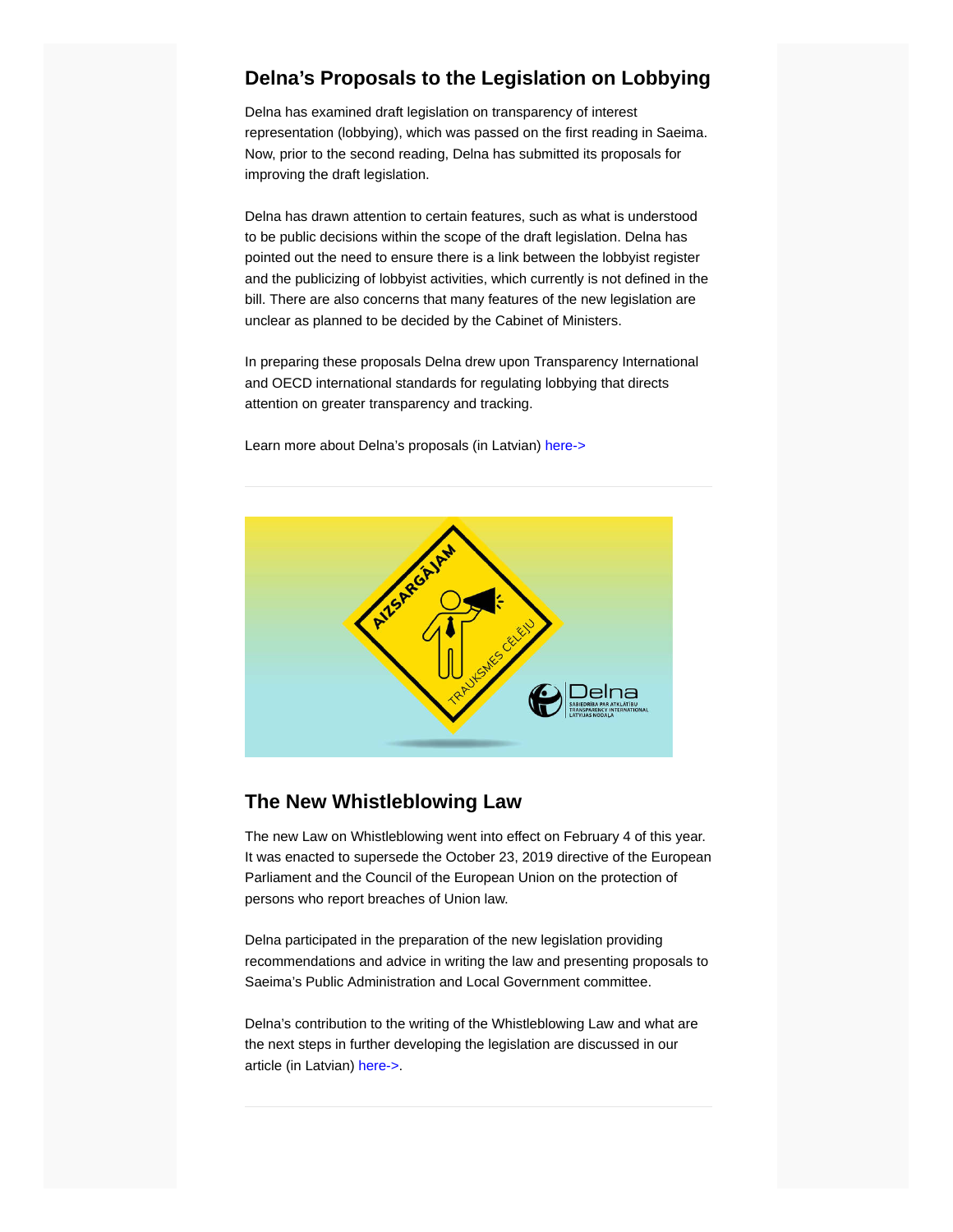

# **The First Steps for Democratic Nations in Kicking Addiction to Dirty Money**

With Russia's attack on Ukraine on February 24, 2022 the world has started to pay a great deal more attention to preventing the legitimizing of money illegally obtained or from illicit sources, as this dirty money can be a threat to a country's national security.

As [Transparency International has pointed out,](https://www.transparency.org/en/press/transparency-international-responds-to-the-attack-against-ukraine) democratic nations have created conditions that have allowed the war in Ukraine to be possible. Corrupted elites and foreign governments have been able to act freely under these conditions and increase their influence in Western democracies.

Every nation should devote sufficient resources to identifying dirty money. Transparency International EU [has proposed 12 measures](http://transparency.eu/ukraine/) that the EU should take in an effort to aid Ukraine and strengthen Europe against the influence of authoritarian nations.

To read more about these measures (in Latvian), please visit the Delna homepage [here ->.](https://delna.lv/lv/2022/03/11/demokratisko-valstu-pirmie-soli-lai-arstetu-atkaribu-no-netiras-naudas/)

**[Please support our efforts! Every Donations Helps in the Fight](https://delna.lv/en/donate/) Against Corruption in Latvia**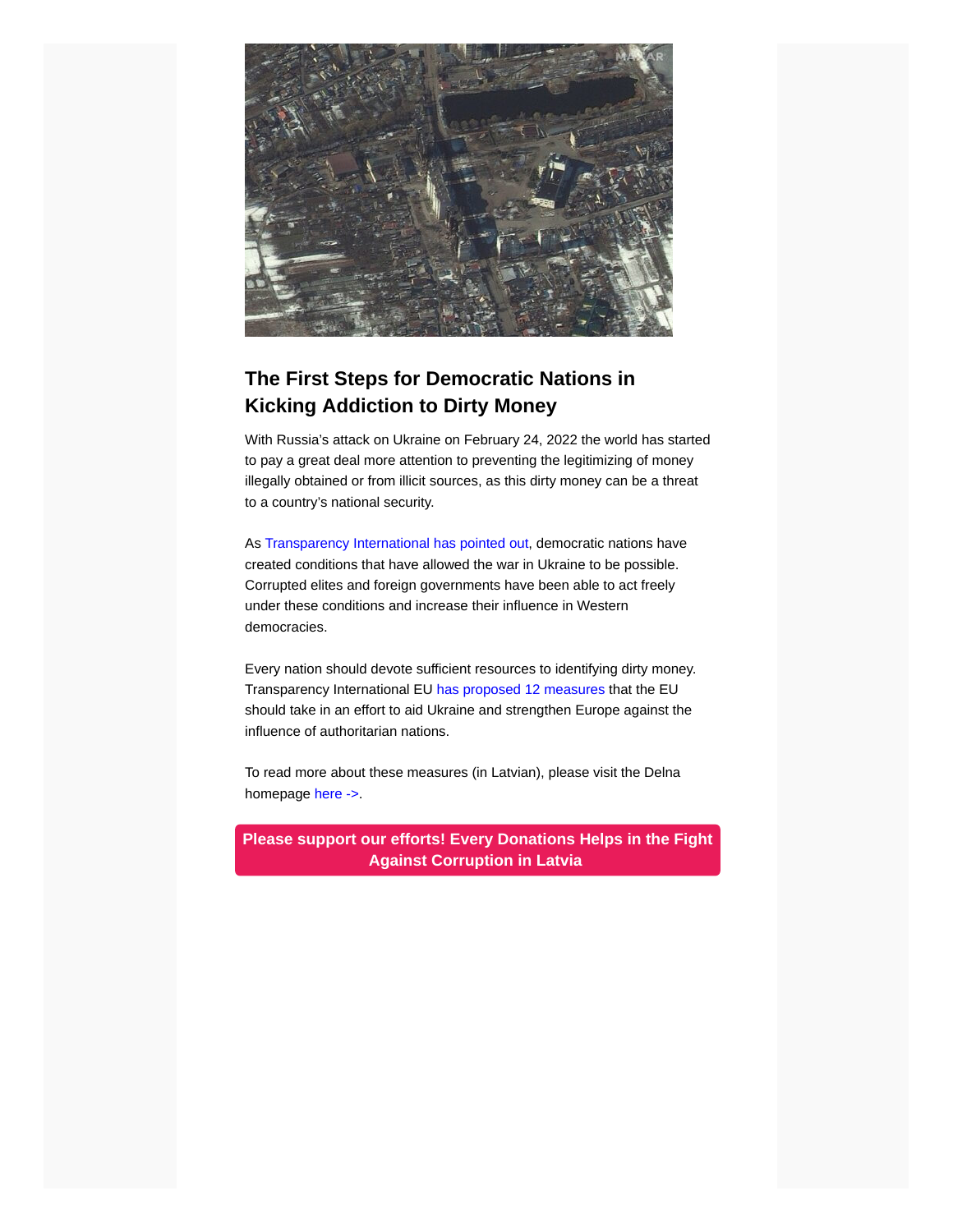# **INTEGRITY PACTS IN THE EU: SUITABILITY, SET UP AND IMPLEMENTATION**

#### **Integrity Pacts Handbook**

For years Delna has been talking about integrity pacts and how civic society can utilize them in monitoring public procurements in order to prevent possible corruption and mismanagement. From 2016-2020 Delna monitored procurements related to infrastructure projects for *Rīgas Satiksme* (Riga Traffic Department).

The experiences Delna and other civil society organizations gained from monitoring 46 public procurements in the EU have been compiled in the recently published Transparency International handbook "Integrity Pacts in the EU: Suitability, Set Up and Implementation". This book explains what are integrity pacts, how to develop them, and offers recommendations on implementing them.

The handbook (in English) can be accessed on the Transparency International website [here ->](https://www.transparency.org/en/publications/integrity-pacts-european-union-guidebook?fbclid=IwAR0HP6RFPlW-BXRJjyUkeuXIOVf7D9sFBUyoO2gNq8MWL-_lVcHQfztJ-94).

# DELNA COMMENTARIES IN THE MEDIA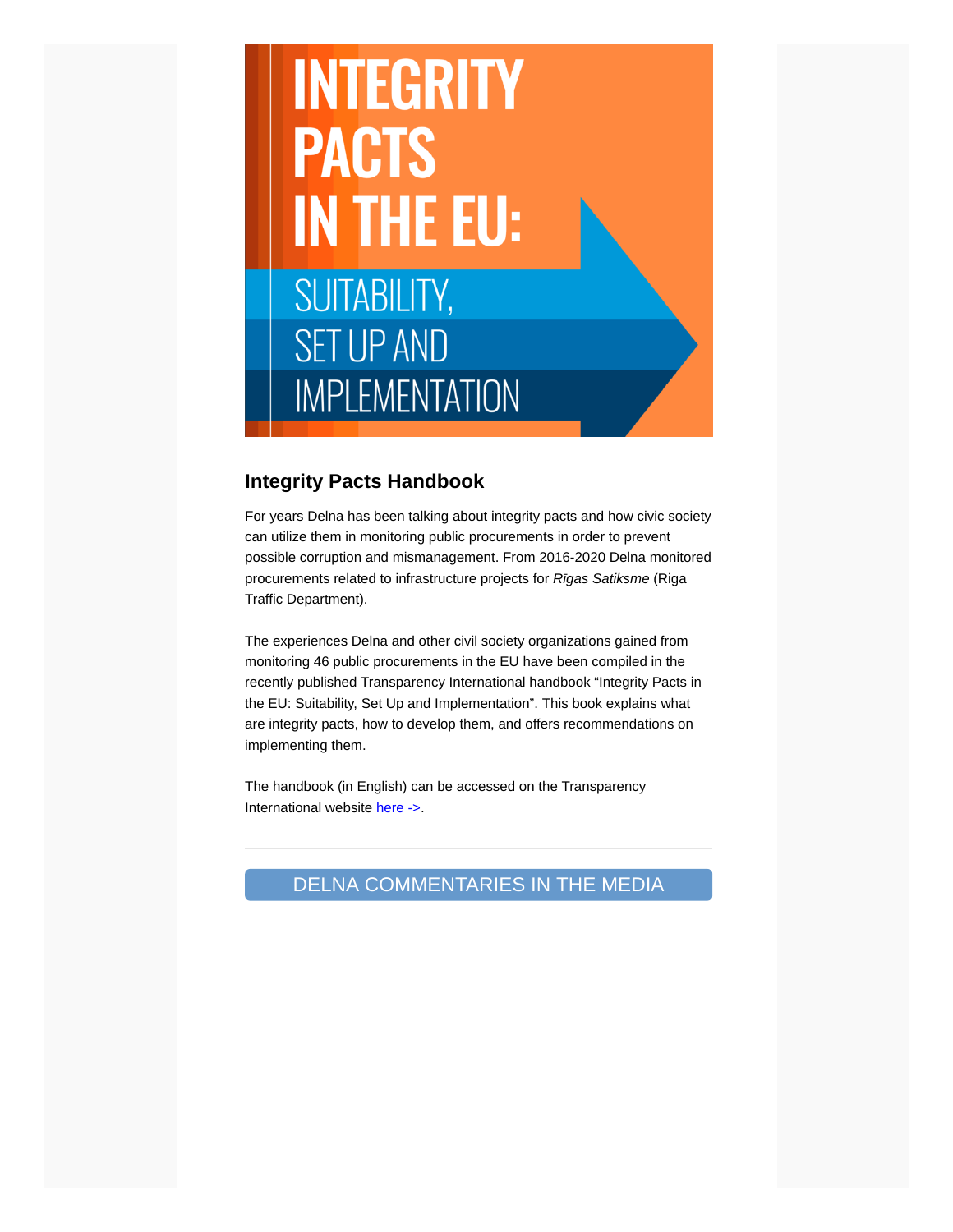

# **Changes to the Law on Financing Political Organizations (Parties) do not Address All Shortcomings in the System**

A few weeks back Saeima hastily passed the Latvian President's proposed changes to the Law on Financing Political Organizations (Parties). Delna characterized these changes as an inept attempt to remedy the current system's shortcomings.

In an interview in the news portal LA.LV Delna researcher Olafs Grigus discusses the various problems on political party financing the changes do not solve, also pays attention to way the amendments were adopted in the legislation, skipping debate and fruitful exchange of opinions in the Saeima's Budget and Finance (Tax) Committee. Olafs Grigus also drew attention to the importance of adopting laws on lobbying.

The complete interview (in Latvian) can be read [here ->.](https://www.la.lv/redzams-ka-lemumi-pienemti-kaut-kur-citur?fbclid=IwAR1Q6G9u4r0OQjTfmTfU-Z-EK_LFPyfiyZezLyH8CO-ur0LK5m9zYb8t1dk)

Foto LA.lv

# **Latvian President Calls for State Financing for Parties Running in Local Elections**

In announcing the changes to the Law on Financing Political Organizations (Parties), Latvia's President called for consideration of state financing for local parties that do not participate in national elections.

Commenting on this idea Delna researcher Olafs Grigus, speaking on the Latvia Radio 1 program *"Pēcpusdiena"* , pointed out that currently only parties that participate in national (parliamentary) elections are eligible for state financing. Legislation would be required to allow local parties to qualify for this financing and thus improve the quality of their functioning.

The commentary (in Latvian) on Latvia Radi on 1 is available in its entirety [here ->.](https://lr1.lsm.lv/lv/raksts/pecpusdiena/levits-iesaka-paredzet-valsts-finansejumu-ari-pasvaldibu-velesan.a157574/)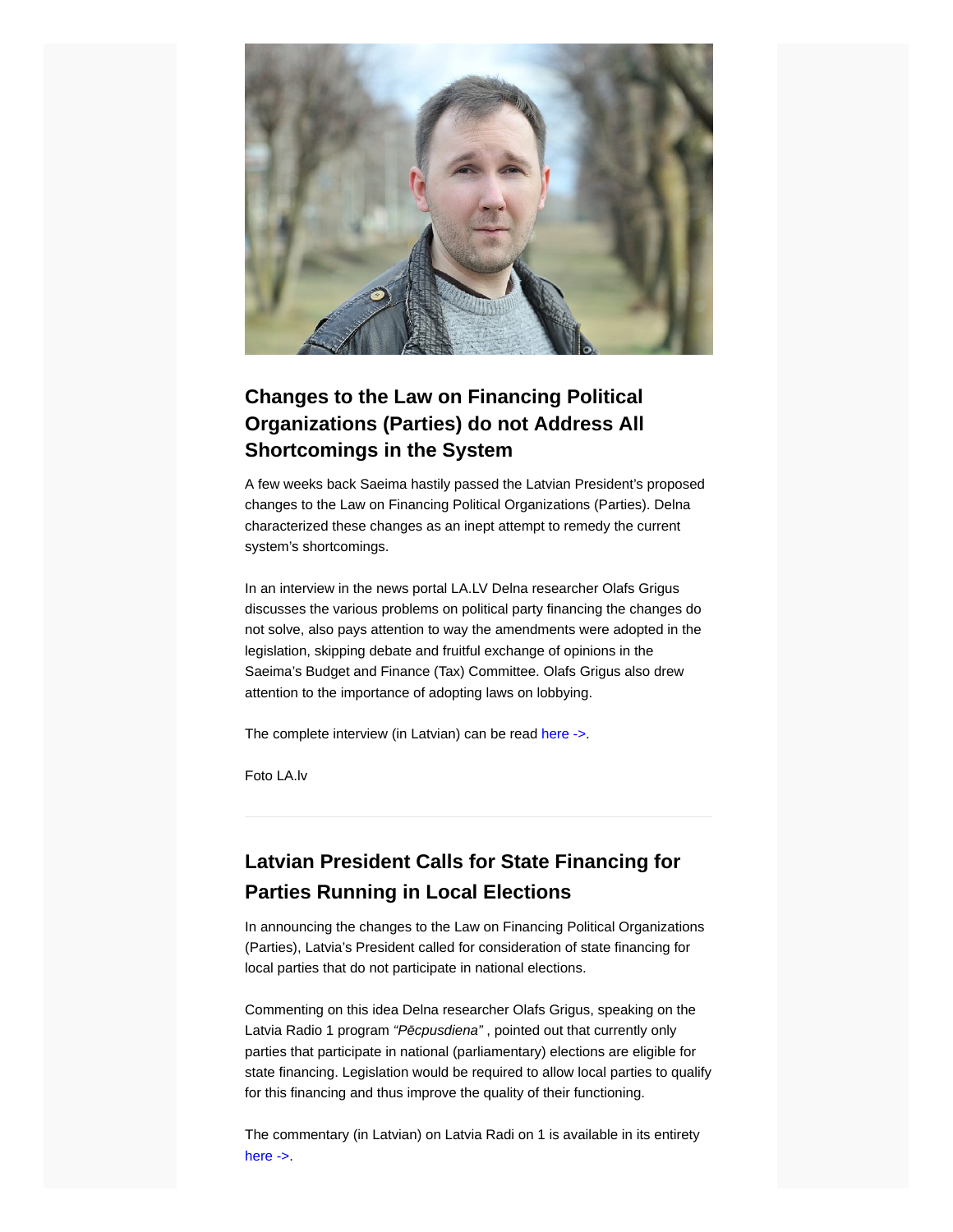#### IMPORTANT INFORMATION



# **Democracy Must Learn to Defend Itself from Foreign Ideological Influence**

How do unfriendly foreign powers manipulate information and interfere in the democratic processes in the EU? They can:

- influence elections,
- carry out cyberattacks,
- employ former high-level politicians, and
- promote polarizing public debates.

Some countries, such as Russia and China, as well as Saudi Arabia and other Persian Gulf countries, actively bribe and co-opt a country's elite. Democracy in EU nations is being used as a weapon against the countries themselves.

Delna has emphasized that an independent and strong media are a weapon not only in the fight against money laundering and uncovering instances of corruption and hidden assets, but is a cornerstone of national security.

More about this (in Latvian) read the *[LVportals](https://lvportals.lv/norises/338974-demokratijai-jamacas-sevi-aizstavet-pret-arvalstu-ideologisko-ietekmi-2022?fbclid=IwAR2HohaPz3OuqmzBTlwimX2TuzXkoWD8yvSYtgmZ9ZhDgjpm0kwBzRt96VQ)* website->. Illustration courtesy of *lvportals.lv*

#### [WE INVITE YOU TO SUPPORT THE FIGHT](http://https//delna.lv/en/donate/) AGAINST CORRUPTION

If you wish to take part in the effort to reduce corruption in Latvia, we invite you to join Delna. As a Delna member you will become part of our 80 person [community in Latvia and be part of Transparency International's global a](https://list.mailigen.com/track/click?u=e12d7354fb9ff3075fe8b08c2c0b6f49&id=d098b327cd43db83&e=00000000)[nti](https://list.mailigen.com/track/click?u=e12d7354fb9ff3075fe8b08c2c0b6f49&id=678572237a5e1a87&e=00000000)corruption network with chapters in more than 100 countries.